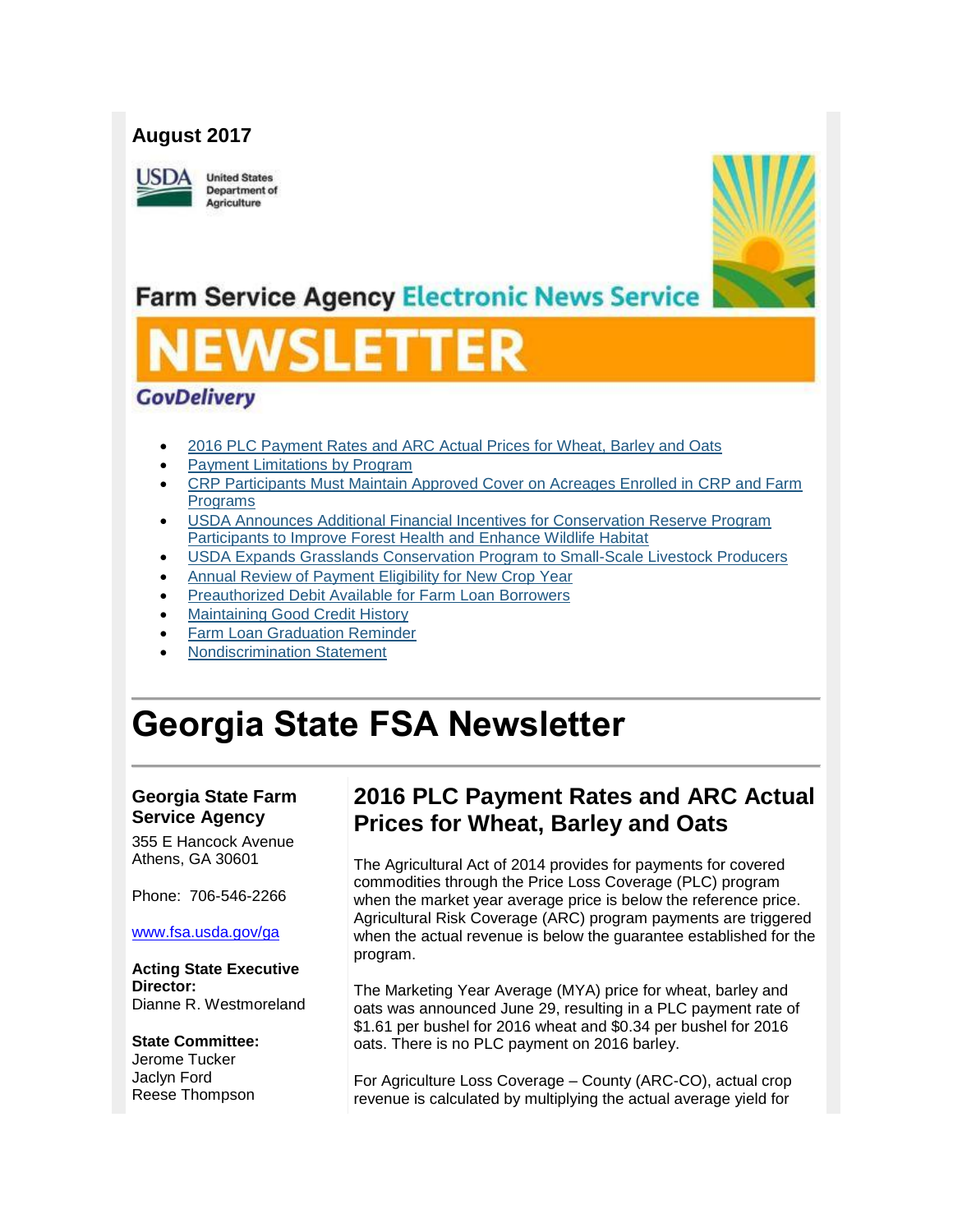| <b>William Brim</b><br><b>Administrative Officer:</b><br>Dianne R. Westmoreland   | your county times the higher of the MYA price or the national loan<br>rate. For 2016, the following prices have been set - wheat at \$3.89<br>per bushel; barley at \$4.96 per bushel; and oats at \$2.06 per<br>bushel. 2016 county yields will not be available until this fall. |
|-----------------------------------------------------------------------------------|------------------------------------------------------------------------------------------------------------------------------------------------------------------------------------------------------------------------------------------------------------------------------------|
| <b>Farm Loan Chief:</b><br>Robert Tyson                                           | Agriculture Loss Coverage-Individual Option (ARC-IC) will utilize<br>the same prices as ARC-CO, however the actual crop revenue<br>cannot be calculated until participating producers report all                                                                                   |
| <b>Farm Program Chief:</b><br><b>Brett Martin</b>                                 | production for all covered commodities planted on the farm and all<br>MYA prices for all covered commodities planted on the farm are<br>known. Both of these items are necessary to calculate the ARC-IC                                                                           |
| <b>Public Affairs/Outreach:</b><br>Neal Leonard                                   | actual revenue for the farm.                                                                                                                                                                                                                                                       |
| To find contact information for<br>your local office go to<br>www.fsa.usda.gov/ga | All 2016 ARC and PLC payments cannot be made until after Oct. 1,<br>2017, or the announcement of the final 2016 MYA price for the<br>applicable covered commodity.                                                                                                                 |
|                                                                                   | For information on release dates for MYA prices, ARC-CO yields<br>and projected and final PLC payment rates, visit<br>www.fsa.usda.gov/arc-plc and click on the "ARC/PLC Program<br>Data" link.                                                                                    |

### <span id="page-1-0"></span>**Payment Limitations by Program**

The 2014 Farm Bill established a maximum dollar amount for each program that can be received annually, directly or indirectly, by each person or legal entity. Payment limitations vary by program for 2014 through 2018.

Below is an overview of payment limitations by program.

#### **Commodity and Price Support Programs**

The annual limitation for the Agriculture Risk Coverage (ARC) and Price Loss Coverage (PLC) programs, Loan Deficiency Payments (LDPs) and Market Loan Gains is \$125,000 total.

#### **Conservation Programs**

The Conservation Reserve Program (CRP) annual rental payment and incentive payment is limited to \$50,000. CRP contracts approved before Oct. 1, 2008, may exceed the limitation, subject to payment limitation rules in effect on the date of contract approval.

The Emergency Conservation Program (ECP) has an annual limit of \$200,000 per disaster event. The Emergency Forest Restoration Program (EFRP) has an annual limit of \$500,000 per disaster event.

#### **Disaster Assistance Programs**

The annual limitation of \$125,000 applies to the Emergency Assistance for Livestock, Honeybees and Farm-Raised Fish Program (ELAP), Livestock Forage Disaster Program (LFP) and Livestock Indemnity Program (LIP). The total payments received under ELAP, LFP and LIP may not exceed \$125,000. A separate limitation of \$125,000 applies to Tree Assistance Program (TAP) payments. There is also a separate \$125,000 payment limit for the Noninsured Crop Disaster Assistance Program (NAP).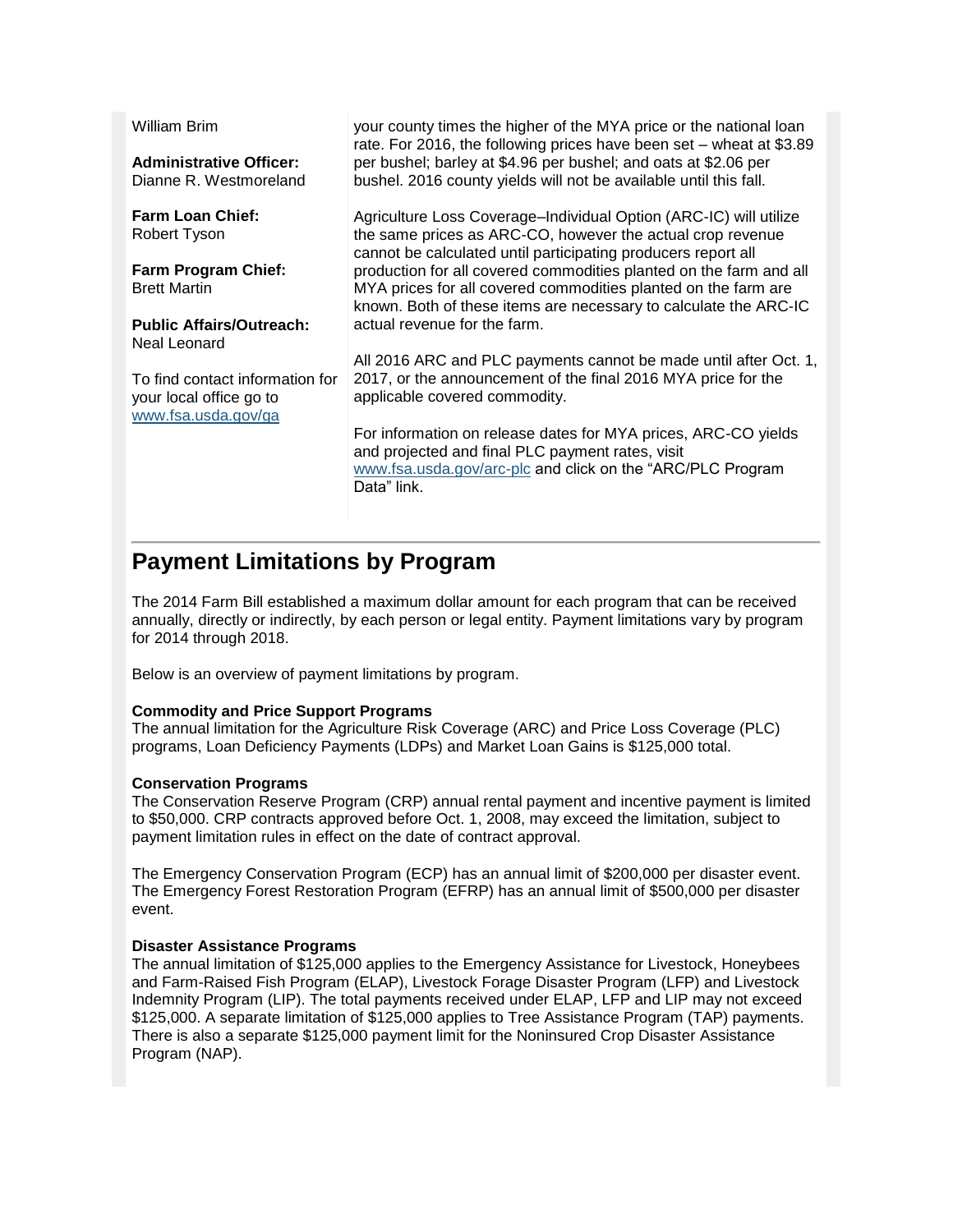Payment limitations also apply to Natural Resources Conservation Service (NRCS) programs. Contact your local NRCS office more information.

For more information on FSA payment limitations by program, visit [https://www.fsa.usda.gov/Assets/USDA-FSA-](https://www.fsa.usda.gov/Assets/USDA-FSA-Public/usdafiles/FactSheets/2015/payment_eligibility_payment_limitations.pdf)[Public/usdafiles/FactSheets/2015/payment\\_eligibility\\_payment\\_limitations.pdf.](https://www.fsa.usda.gov/Assets/USDA-FSA-Public/usdafiles/FactSheets/2015/payment_eligibility_payment_limitations.pdf)

### <span id="page-2-0"></span>**CRP Participants Must Maintain Approved Cover on Acreages Enrolled in CRP and Farm Programs**

Conservation Reserve Program (CRP) participants are responsible for ensuring adequate, approved vegetative and practice cover is maintained to control erosion throughout the life of the contract after the practice has been established. Participants must also control undesirable vegetation, weeds (including noxious weeds), insects and rodents that may pose a threat to existing cover or adversely impact other landowners in the area.

All CRP maintenance activities, such as mowing, burning, disking and spraying, must be conducted outside the primary nesting or brood rearing season for wildlife, which for Georgia is April 1 through August 31. However, spot treatment of the acreage may be allowed during the primary nesting or brood rearing season if, left untreated, the weeds, insects or undesirable species would adversely impact the approved cover. In this instance, spot treatment is limited to the affected areas in the field and requires County Committee approval prior to beginning the spot treatment. The County Committee will consult with NRCS to determine if such activities are needed to maintain the approved cover.

Annual mowing of CRP for generic weed control, or for cosmetic purposes, is prohibited at all times.

### <span id="page-2-1"></span>**USDA Announces Additional Financial Incentives for Conservation Reserve Program Participants to Improve Forest Health and Enhance Wildlife Habitat**

In an effort to improve wildlife habitat and the health of private forest lands, the U.S. Department of Agriculture (USDA) Farm Service Agency (FSA) announced additional incentives available for Conservation Reserve Program (CRP) participants to actively manage forest lands enrolled in the program.

Under the provisions of the 2014 Farm Bill, \$10 million is available nationwide to eligible CRP participants. Those selected will be encouraged to thin, prescribe burn or otherwise manage their forests in order to allow sunlight to reach the forest floor. This will encourage the development of grasses, forbs and legumes, benefitting numerous species including pollinators and grasslanddependent birds such as the northern bobwhite.

Eligibility is limited to landowners and agricultural producers already enrolled in CRP with conservation covers primarily containing trees. Incentive payments, not to exceed 150 percent of the cost to implement a particular customary forestry activity as described, have been established. CRP participants meeting eligibility requirements and interested in making offers to participate should visit their local FSA county office.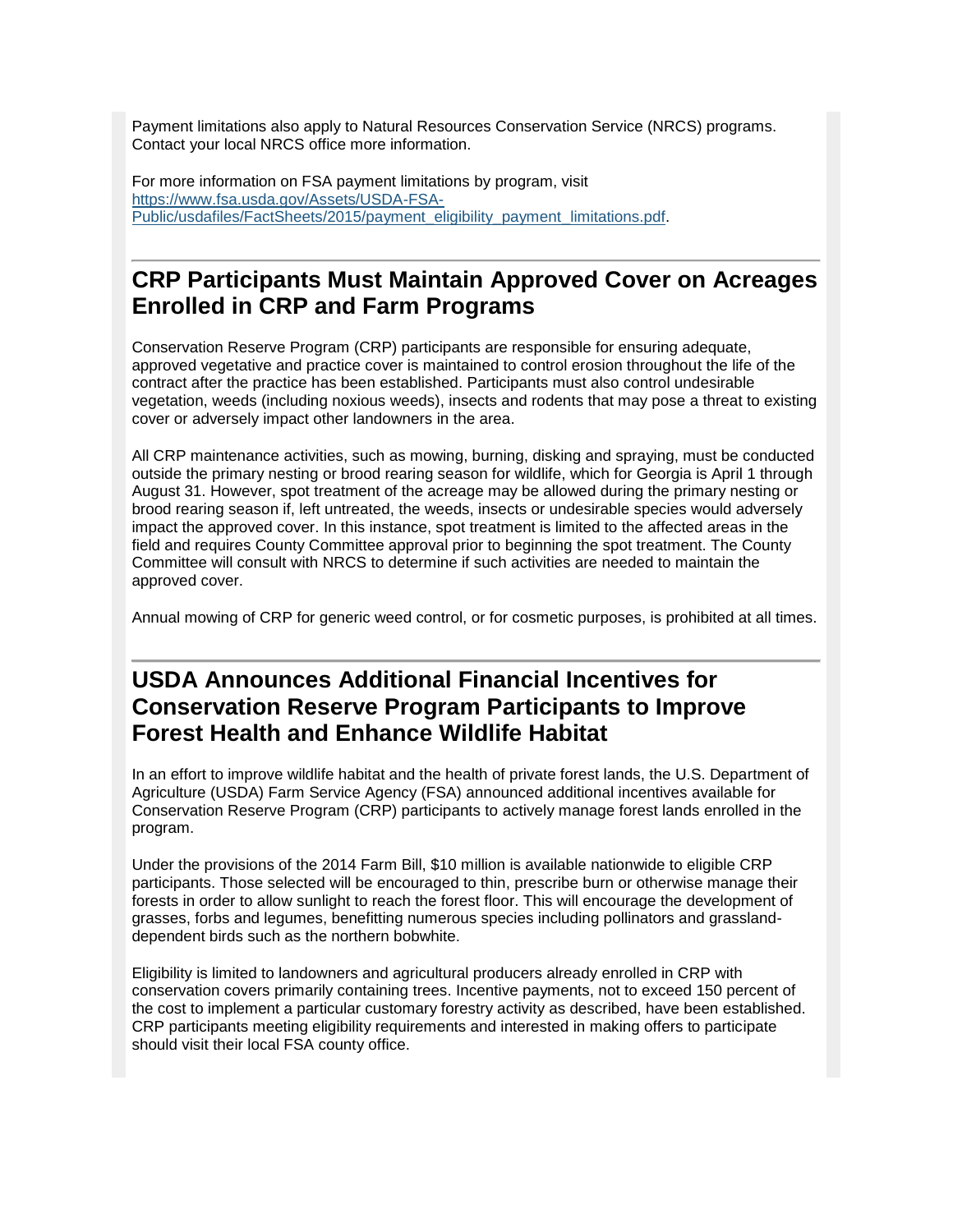For more information about FSA conservation programs, visit the FSA office at the local USDA service center or go to [www.fsa.usda.gov/conservation.](http://www.fsa.usda.gov/conservation)

### <span id="page-3-0"></span>**USDA Expands Grasslands Conservation Program to Small-Scale Livestock Producers**

Helping Dairy, Beef and Other Producers Protect Working Grasslands in 43 States

USDA will accept over 300,000 acres in 43 states that were offered by producers during the recent ranking period for the Conservation Reserve Program (CRP) Grasslands enrollment with emphasis placed on small-scale livestock operations. Through the voluntary CRP Grasslands program, grasslands threatened by development or conversion to row crops are maintained as livestock grazing areas, while providing important conservation benefits. Approximately 200,000 of the accepted acres were offered by small-scale livestock operations.

The most recent ranking period closed on Dec. 16, 2016, and included for the first time a CRP Grasslands practice specifically tailored for small-scale livestock grazing operations to encourage broader participation. Under this ranking period and for future periods, small-scale livestock operations with 100 or fewer head of grazing cows (or the equivalent) can submit applications to enroll up to 200 acres of grasslands per farm. Larger operations may still make offers through the normal process. USDA met its goal of 200,000 acres under this small-scale initiative. The new practice for small-scale livestock grazing operations encourages greater diversity geographically and in all types of livestock operations. Visit<http://go.usa.gov/x9PFS> to view the complete list of acres accepted by state.

Participants in CRP Grasslands establish or maintain long-term, resource-conserving grasses and other plant species to control soil erosion, improve water quality and develop wildlife habitat on marginally productive agricultural lands. CRP Grasslands participants can use the land for livestock production (e.g. grazing or producing hay), while following their conservation and grazing plans in order to maintain the cover.

Small livestock operations or other farming and ranching operations interested in participating in CRP Grasslands should contact their local FSA office. To learn more about FSA's conservation programs, visit [www.fsa.usda.gov/conservation.](http://www.fsa.usda.gov/conservation)

### <span id="page-3-1"></span>**Annual Review of Payment Eligibility for New Crop Year**

All participants of FSA programs who request program benefits are required to submit a completed CCC-902 (Farming Operation Plan) and CCC-941 Average Gross Income (AGI) Certification and Consent to Disclosure of Tax Information to be considered for payment eligibility and payment limitation applicable for the program benefits.

Participants are not required to annually submit new CCC-902s for payment eligibility and payment limitation purposes unless a change in the farming operation occurs that may affect the determination of record. A valid CCC-902 filed by the participant is considered to be a continuous certification used for all payment eligibility and payment limitation determinations applicable for the program benefits requested.

Participants are responsible for ensuring that all CCC-902 and CCC-941 and related forms on file in the county Office are correct at all times. Participants are required to timely notify the county office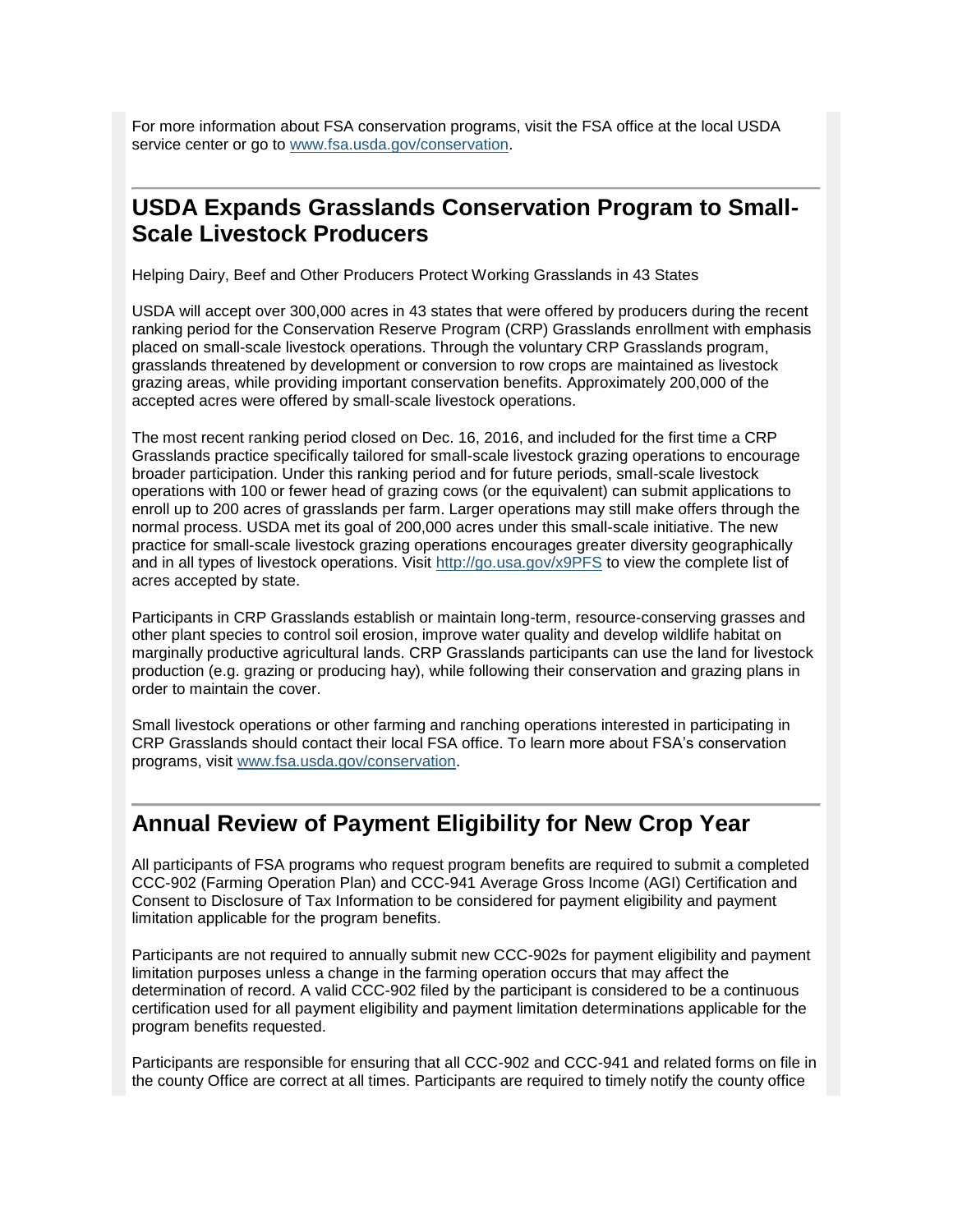of any changes in the farming operation that may affect the determination of record by filing a new or updated CCC-902 as applicable.

Changes that may require a NEW determination include, but are not limited to, a change of:

Shares of a contract, which may reflect:

-A land lease from cash rent to share rent

-A land lease from share rent to cash rent (subject to the cash rent tenant rule)

-A modification of a variable/fixed bushel-rent arrangement

- The size of the producer's farming operation by the addition or reduction of cropland that may affect the application of a cropland factor
- The structure of the farming operation, including any change to a member's share
- The contribution of farm inputs of capital, land, equipment, active personal labor, and/or active personal management
- Farming interests not previously disclosed on CCC-902 including the farming interests of a spouse or minor child
- Financial status that may affect the 3-year average for the determination of average AGI or other changes that affects eligibility under the average adjusted gross income limitations.

Participants are encouraged to file or review these forms within the deadlines established for each applicable program for which program benefits are being requested.

### <span id="page-4-0"></span>**Preauthorized Debit Available for Farm Loan Borrowers**

USDA Farm Service Agency (FSA) has implemented pre-authorized debit (PAD) for Farm Loan Program (FLP) borrowers. PAD is a voluntary and alternative method for making weekly, bi-weekly, monthly, quarterly, semi-annual or annual payments on loans.

PAD payments are pre authorized transactions that allow the National Financial and Accounting Operations Center (NFAOC) to electronically collect loan payments from a customer's account at a financial institution.

PAD may be useful for borrowers who use nonfarm income from regular wages or salary to make payments on loans or adjustment offers or for payments from seasonal produce stands. PAD can only be established for future payments.

To request PAD, customers, along with their financial institution, must fill out form RD 3550-28. This form has no expiration date, but a separate form RD 3550-28 must be completed for each loan to which payments are to be applied. A fillable form can be accessed on the USDA Rural Development (RD) website at [http://www.rd.usda.gov/publications/regulations-guidelines.](http://www.rd.usda.gov/publications/regulations-guidelines) Click forms and search for "Form 3550-28."

If you have a "filter" on the account at your financial institution, you will need to provide the financial institution with the following information: Origination ID: 1220040804, Agency Name: USDA RD DCFO.

PAD is offered by FSA at no cost. Check with your financial institution to discuss any potential cost. Preauthorized debit has no expiration date, but you can cancel at any time by submitting a written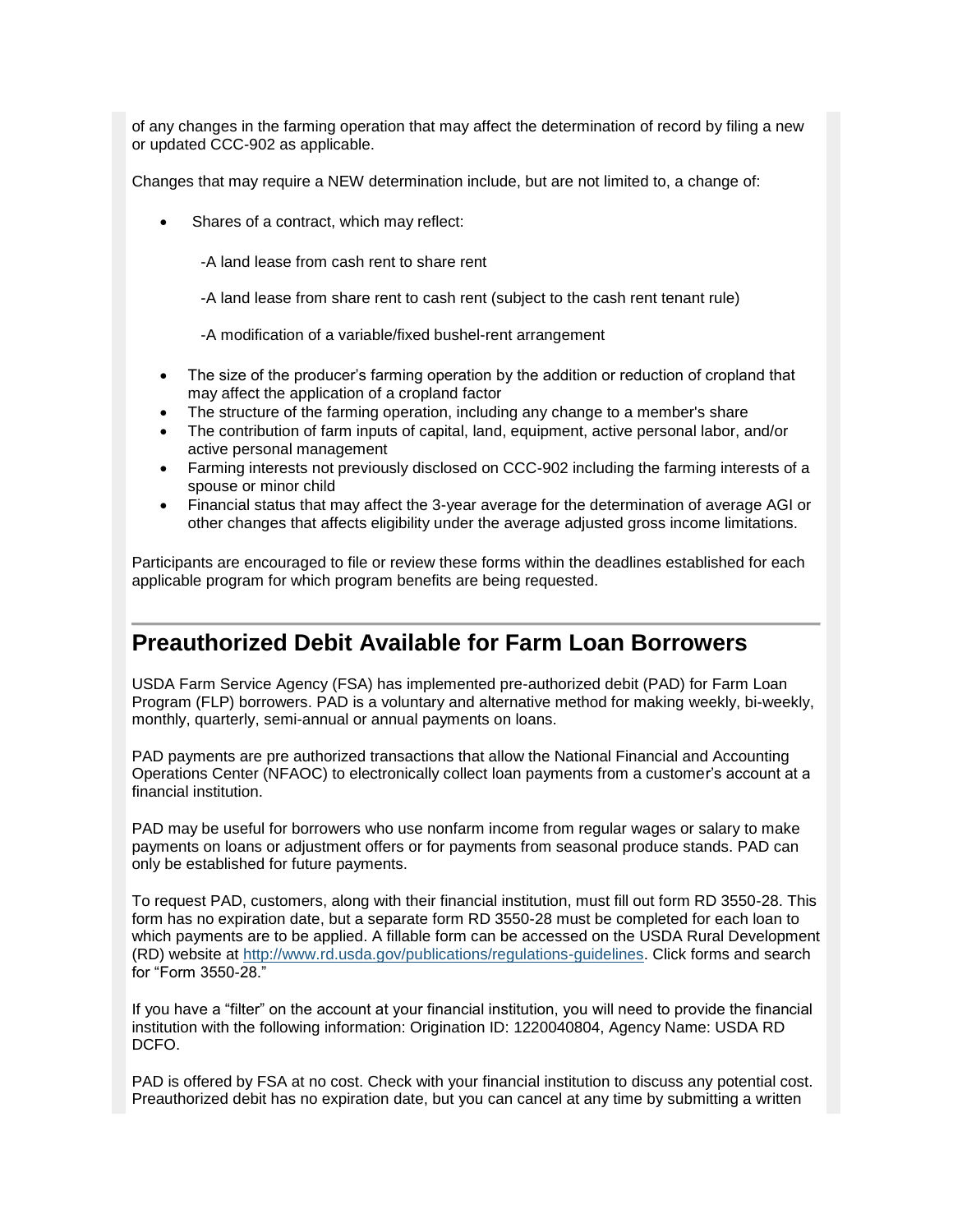request to your local FSA office. If a preauthorized debit agreement receives three payment rejections within a three month period, the preauthorized debt agreement will be cancelled by FSA. The payment amount and due date of your loan is not affected by a cancellation of preauthorized debit. You are responsible to ensure your full payment is made by the due date.

For more information about PAD, contact your local FSA office. To find a local FSA office, visit [http://offices.usda.gov](http://offices.sc.egov.usda.gov/locator/app)

### <span id="page-5-0"></span>**Maintaining Good Credit History**

Farm Service Agency (FSA) Farm Loan programs require that applicants have a satisfactory credit history. A credit report is requested for all FSA direct farm loan applicants. These reports are reviewed to verify outstanding debts, if bills are paid timely and to determine the impact on cash flow.

Information found on a customer's credit report is strictly confidential and is used only as an aid in conducting FSA business.

Our farm loan staff will discuss options with you if you have an unfavorable credit report and will provide a copy of your report. If you dispute the accuracy of the information on the credit report, it is up to you to contact the issuing credit report company to resolve any errors or inaccuracies.

There are multiple ways to remedy an unfavorable credit score:

- Make sure to pay bills on time. Setting up automatic payments or automated reminders can be an effective way to remember payment due dates.
- Pay down existing debt.
- Keep your credit card balances low.
- Avoid suddenly opening or closing existing credit accounts. FSA's farm loan staff will guide you through the process, which may require you to reapply for a loan after improving or correcting your credit report. For more information on FSA farm loan programs, visit [www.fsa.usda.gov.](http://www.fsa.usda.gov/)

### <span id="page-5-1"></span>**Farm Loan Graduation Reminder**

FSA Direct Loans are considered a temporary source of credit that is available to producers who do not meet normal underwriting criteria for commercial banks.

FSA periodically conducts Direct Loan graduation reviews to determine a borrower's ability to graduate to commercial credit. If the borrower's financial condition has improved to a point where they can refinance their debt with commercial credit, they will be asked to obtain other financing and partially or fully pay off their FSA debt.

By the end of a producer's operating cycle, the Agency will send a letter requesting a current balance sheet, actual financial performance and a projected farm budget. The borrower has 30 days to return the required financial documents. This information will be used to evaluate the borrower's potential for refinancing to commercial credit.